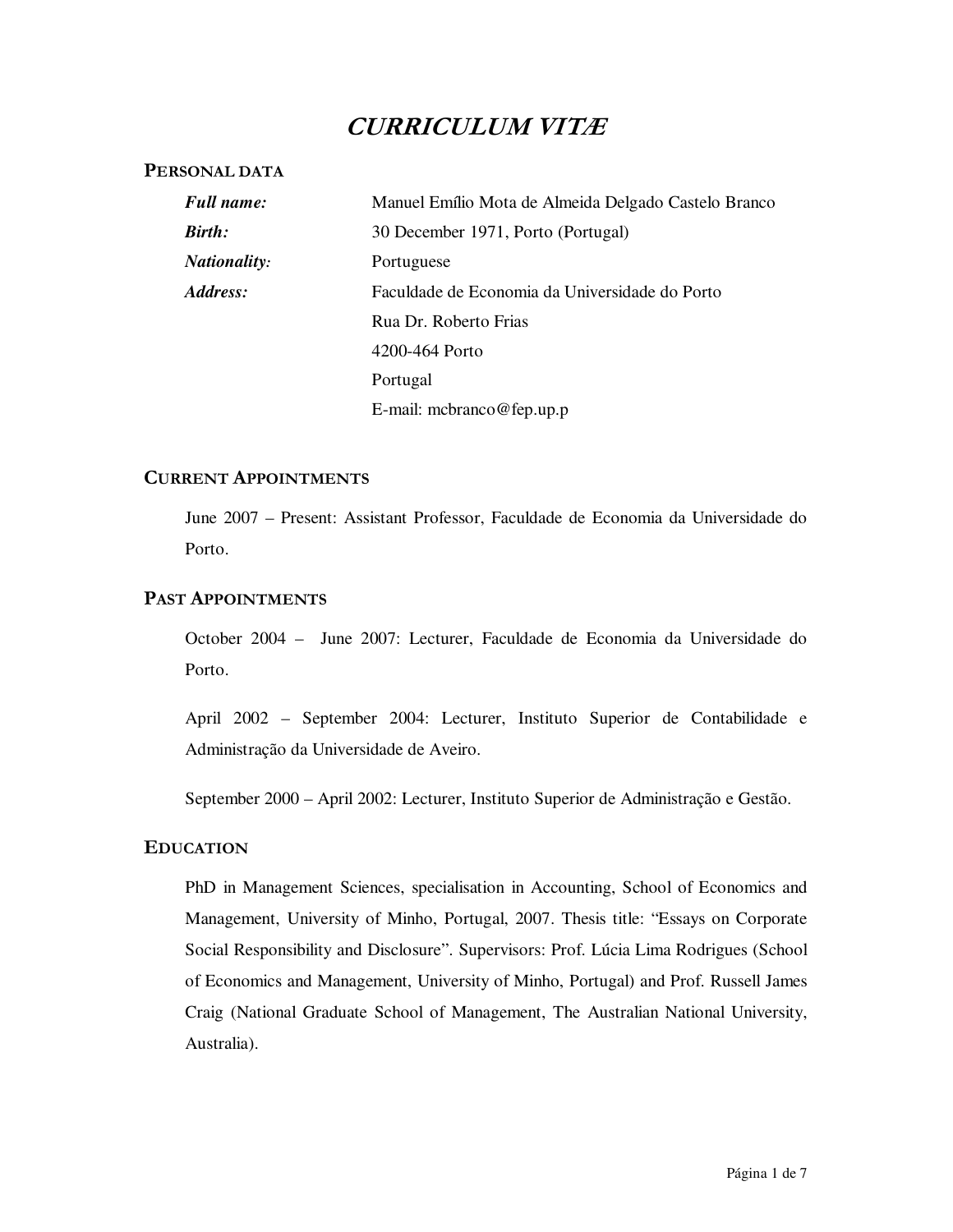Master in Accounting and Administration, School of Economics and Management, University of Minho, Portugal, 2000. Thesis title: "Estruturas Conceptuais da Informação Financeira – Uma Análise Comparativa". Supervisor: Prof. Lúcia Lima Rodrigues (School of Economics and Management, University of Minho, Portugal).

*Licenciatura* in Economics, Faculty of Economics, University of Porto, Portugal, 1996 (5 years undergraduate course).

# **PUBLICATIONS**

#### **ARTICLES IN REFEREED ACADEMIC JOURNALS (IN ENGLISH)**

Lourenço, I. C., Callen, J., Branco, M. C. and Curto, J. D. (2012), "The value relevance of reputation for sustainability leadership", *Journal of Business Ethics*, aceite.

Proença, J. F. and Branco, M. C. (2012), "Corporate social responsibility practices and motivations in a peripheral country: Two Portuguese illustrative cases", *Corporate Governance: The International Journal of Business in Society*, aceite.

Branco, M. C. and Matos, D. (2012), "The fight against corruption in Portugal: evidence from sustainability reports", *Journal of Financial Crime*, aceite.

Ferreira, A. L., Branco, M. C. and Moreira, J. A. (2012), "Factors influencing intellectual capital disclosure by Portuguese companies", *International Journal of Accounting and Financial Reporting*, Vol. 2, No. 2., pp. 278-298.

Branco, M. C. and Delgado, C. (2012), "Business, social responsibility and corruption", *Journal of Public Affairs*, Vol. 12, No. 4, pp. 357-365.

Lourenço, I. C., Branco, M. C., Curto, J. D. and Eugénio, T., (2012) "How does the market value corporate sustainability performance?"*, Journal of Business Ethics*, Vol. 108, No. 4, pp. 417-428.

Branco, M. C. and Delgado, C. (2011), "Research on Corporate Social Responsibility and Disclosure in Portugal", *Social Responsibility Journal*, Vol. 7 No. 2, pp. 202-217.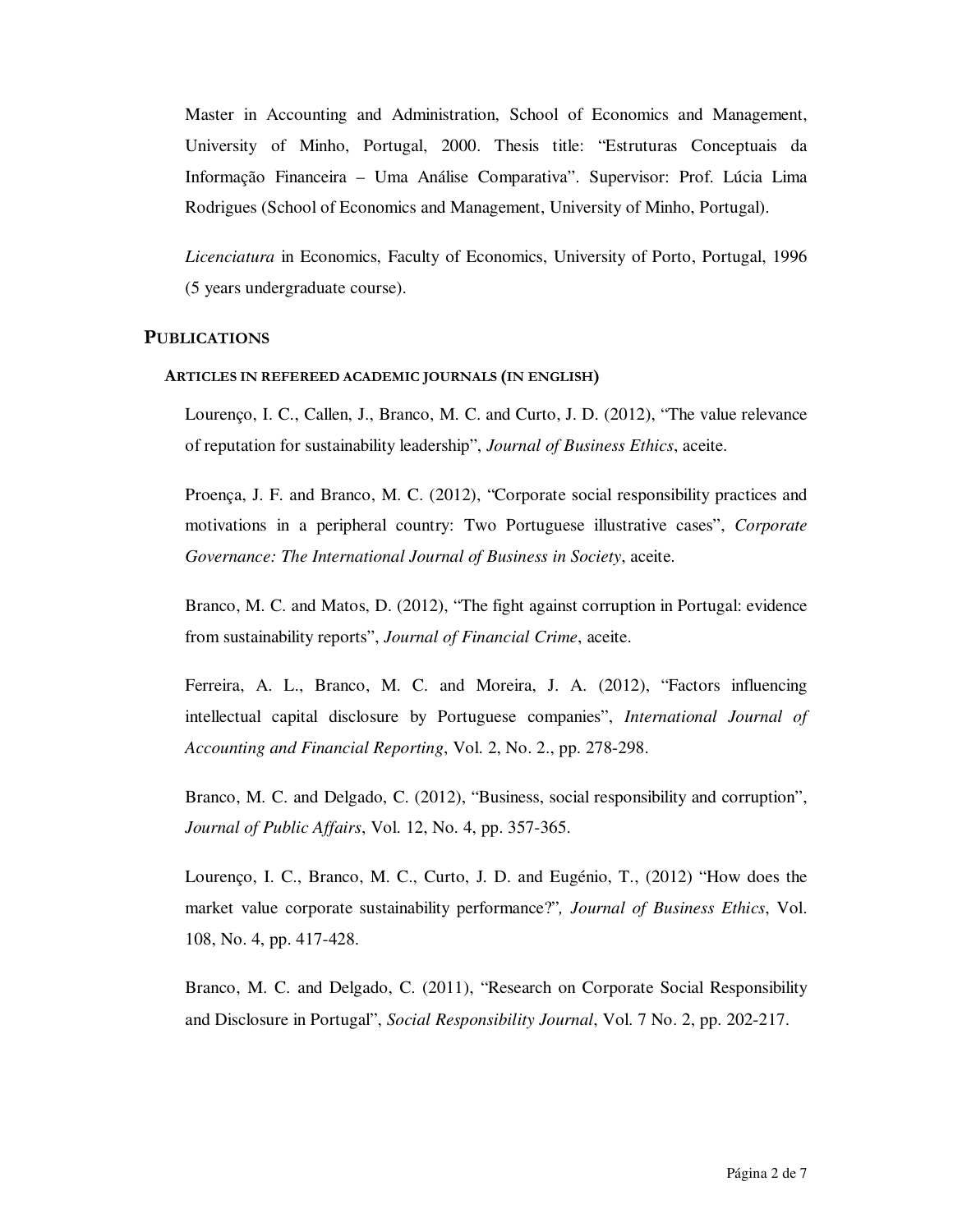Branco, M. C., Delgado, C., Sousa, C. and Sá, M. (2011), "Intellectual capital disclosure media in Portugal", *Corporate Communications: an International Journal*, Vol. 16, No. 1, pp. 38-52.

Branco, M. C., Delgado, C., Sá, M. and Sousa, C. (2010), "An analysis of intellectual capital disclosure by Portuguese companies", *EuroMed Journal of Business*, Vol. 5, No. 3, pp. 258-278.

Delgado, C., Ferreira, M. and Branco, M. C. (2010), "The implementation of Lean Six Sigma in financial services organizations", *Journal of Manufacturing Technology Management*, Vol. 21, No. 4, pp. 512-523.

Branco, M. C. and Delgado, C. (2009), "Research on social and environmental accounting in Southern European countries", *Revista Española de Financiación y Contabilidad*, Vol. 38, No. 144, pp. 663-675.

Branco, M. C. and Rodrigues, L. L. (2009), "Exploring the importance of social responsibility disclosure for human resources", *Journal of Human Resource Costing and Accounting*, Vol. 13, No. 3, pp. 186-205.

Branco, M. C. and Rodrigues, L. L. (2008), "Factors influencing social responsibility disclosure by Portuguese companies", *Journal of Business Ethics*, Vol. 83, No. 4, pp. 685-701.

Branco, M. C. and Rodrigues, L. L. (2008), "Social responsibility disclosure: A study of proxies for the public visibility of Portuguese banks", *The British Accounting Review*, Vol. 40, No. 2, pp. 161-181.

Branco, M. C., Eugénio, T. and Ribeiro, J. (2008), "Environmental disclosure in response to public perception of environmental threats: The case of co-incineration in Portugal", *Journal of Communication Management*, Vol. 12, No. 2, pp. 136-151.

Branco, M. C. and Rodrigues, L. L. (2007), "Issues in corporate social and environmental reporting research: An overview", *Issues in Social and Environmental Accounting*, Vol. 1, No. 1, pp. 72-90.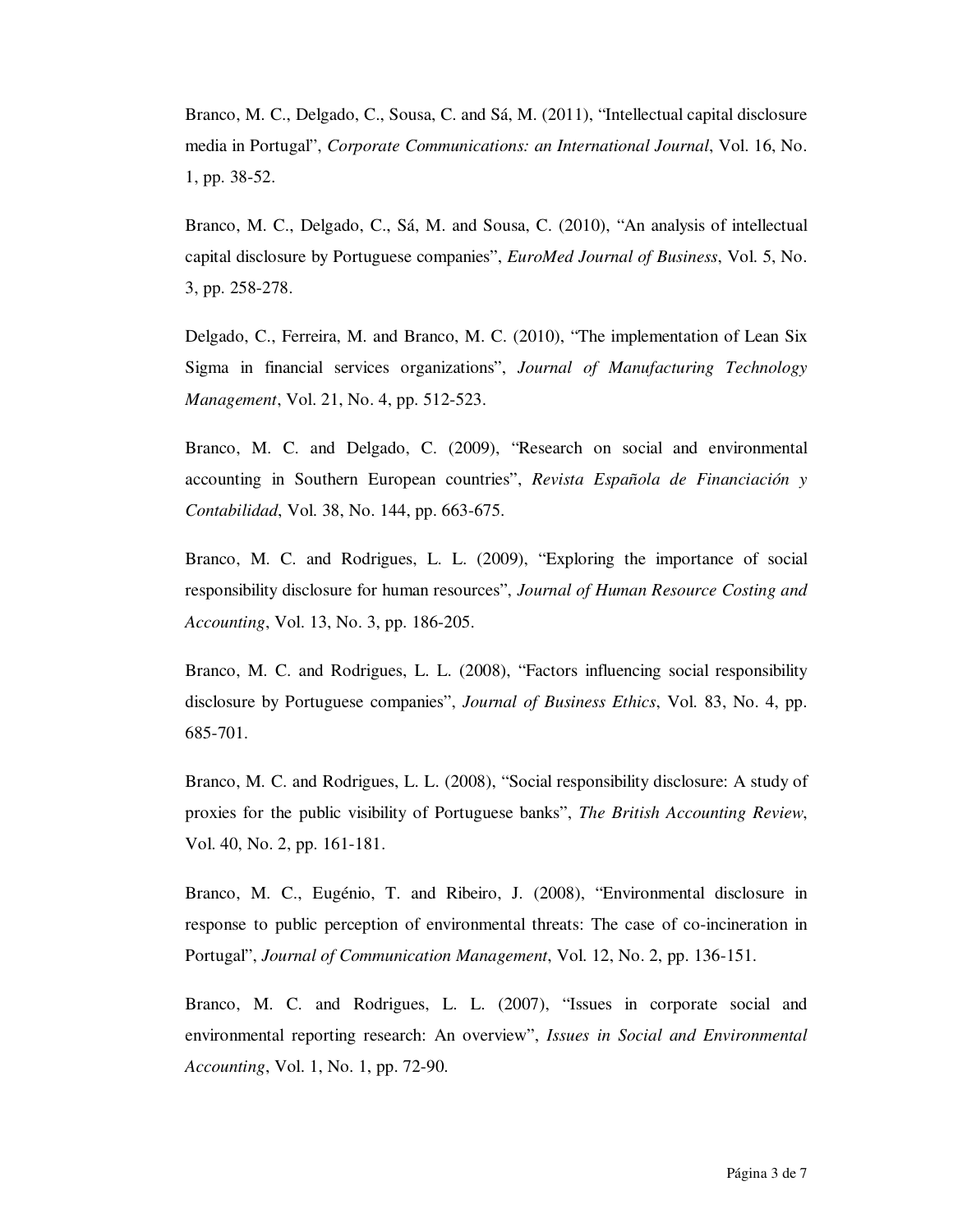Branco, M. C. and Rodrigues, L. L. (2007), "Positioning stakeholder theory within the debate on corporate social responsibility", *Electronic Journal of Business Ethics and Organization Studies*, Vol. 12, N.º 1, pp. 5-15.

Branco, M. C. and Rodrigues, L. L. (2006), "Corporate social responsibility and resource-based perspectives", *Journal of Business Ethics,* Vol. 69, N.º 2, pp. 111-132.

Branco, M. C. and Rodrigues, L. L. (2006), "Communication of corporate social responsibility by Portuguese banks: A legitimacy theory perspective", *Corporate Communications: An International Journal*, Vol. 11, N.º 3, pp. 232-248.

Branco, M. C. and Rodrigues, L. L. (2005), "An exploratory study of social responsibility disclosure on the Internet by Portuguese listed companies", *Social Responsibility Journal*, Vol. 1, N.º 1/2, pp. 81-90.

#### **ARTICLES IN REFEREED ACADEMIC JOURNALS (IN PORTUGUESE)**

Branco, M. C. (2006), "Uma abordagem institucionalista da contabilidade", *Revista Contabilidade e Finanças*, Vol. 4, N.º 42, pp. 104-112.

Branco, M. C. (2005), "A definição de activos nas estruturas conceptuais da informação financeira", *Revista Contabilidade e Finanças*, Vol. 3, N.º 39, pp. 93-102.

Branco, M. C. (2004), "Considerações críticas sobre as abordagens neoclássicas da contabilidade", *Revista Portuguesa e Brasileira de Gestão*, Vol. 3, N.º 1, pp. 32-40.

Branco, M. C. (2002), "A contabilidade financeira e o conflito social", *Notas Económicas – Revista da Faculdade de Economia da Universidade de Coimbra*, N.º 16, pp. 48-61.

Branco, M. C. (2000), "Considerações em torno da natureza e funções sociais da contabilidade financeira", *Estudos de Gestão – Portuguese Journal of Management Studies*, Vol. 5, N.º 2, pp. 153-165.

## **ARTICLES IN NON-REFEREED/NON-ACADEMIC JOURNALS**

Branco, M. C. (2010), "Informação sobre combate à corrupção nos relatórios de sustentabilidade das empresas portuguesas", *Estudos do ISCA – Série IV*, N.º 2.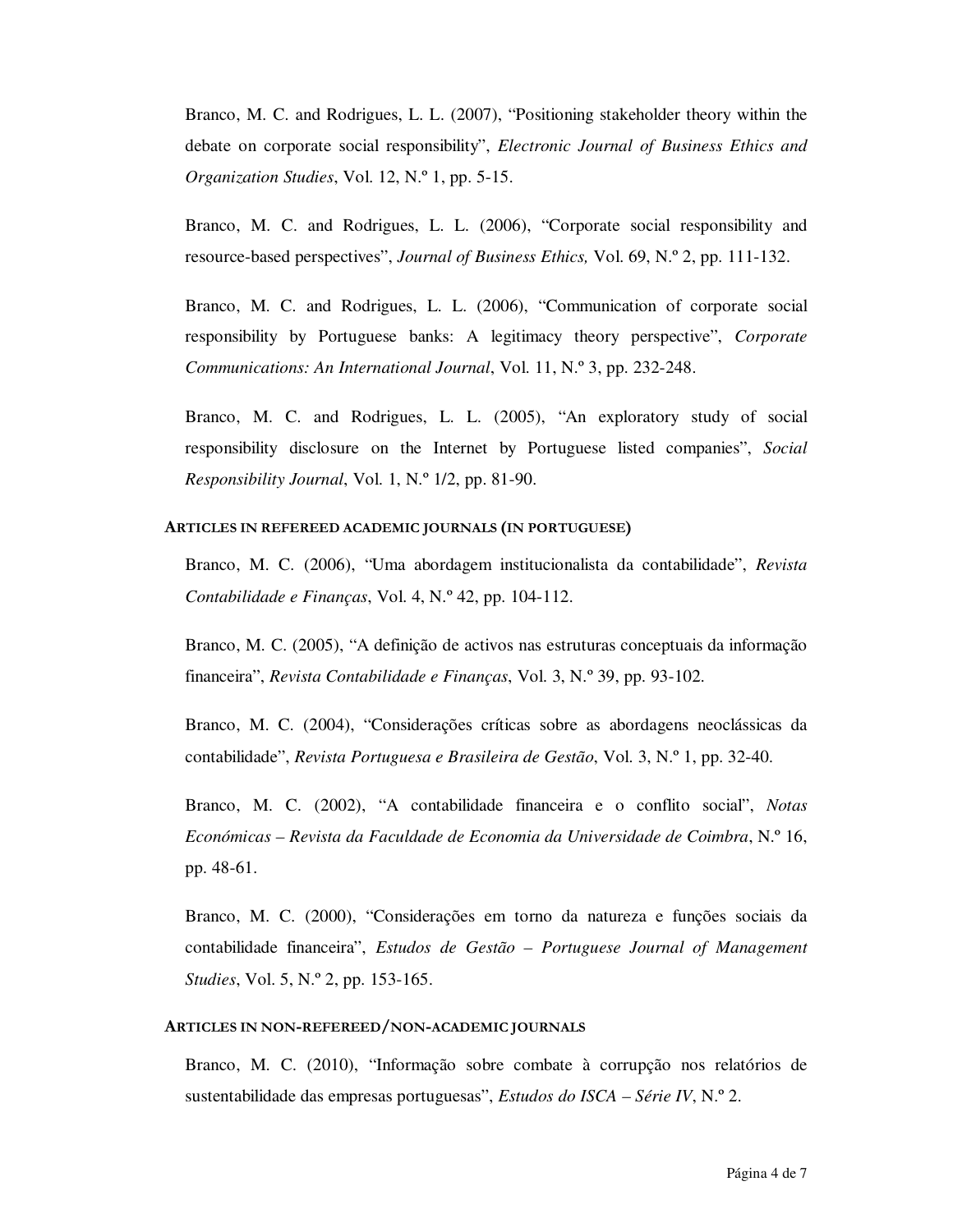Branco, M. C. (2006), "Natureza e utilidade das estruturas conceptuais da informação financeira", *TOC – Revista da Câmara dos Técnicos Oficiais de Contas*, N.º 75, pp. 22- 30.

Branco, M. C. (2006), "O porquê de uma nova definição de activo", *Revisores e Empresas*, N.º 32, pp. 61-66.

Branco, M. C. (2004), "A utilização da Internet como meio de divulgação de informação sobre responsabilidade social por parte das empresas portuguesas cotadas", *Revista de Contabilidade e Comércio*, Vol. 59, N.º 236, pp. 599-622.

Branco, M. C. (2001), "A estrutura conceptual para a informação financeira da *Asociación Española de Contabilidad y Administración de Empresas*", *Jornal do Técnico de Contas e da Empresa*, N.º 428, Maio de 2001, pp. 500-501, N.º 429, Junho de 2001, pp. 529-532.

Branco, M. C. and Rodrigues, L. L (2001), "Sobre a necessidade de um quadro conceptual da informação financeira em Portugal: um estudo empírico", *Revista de Contabilidade e Comércio*, Vol. 58, N.º 229, pp. 161-188.

Branco, M. C. and Rodrigues, L. L (2000), "Estruturas conceptuais da informação financeira: uma análise comparativa", *Jornal do Técnico de Contas e da Empresa*, N.º 418, Julho de 2000, pp. 198-207, N.º 419/420, Agosto/Setembro de 2000, pp. 233-235.

#### **BOOKS**

Branco, M. C. (2009), *Corporate Social Responsibility and Social Responsibility Disclosure: Theoretical and Empirical Contributions*, VDM Verlag Dr. Müller, Saarbrücken.

## **CHAPTERS IN BOOKS**

Branco, M. C. (2013), "Banks and CSR", in Idowu, S. O., Capaldi, N., Zu, L. and Das Gupta, A. (Eds.), *Encyclopedia of Corporate Social Responsibility*, Springer, Berlin, pp. 141-148.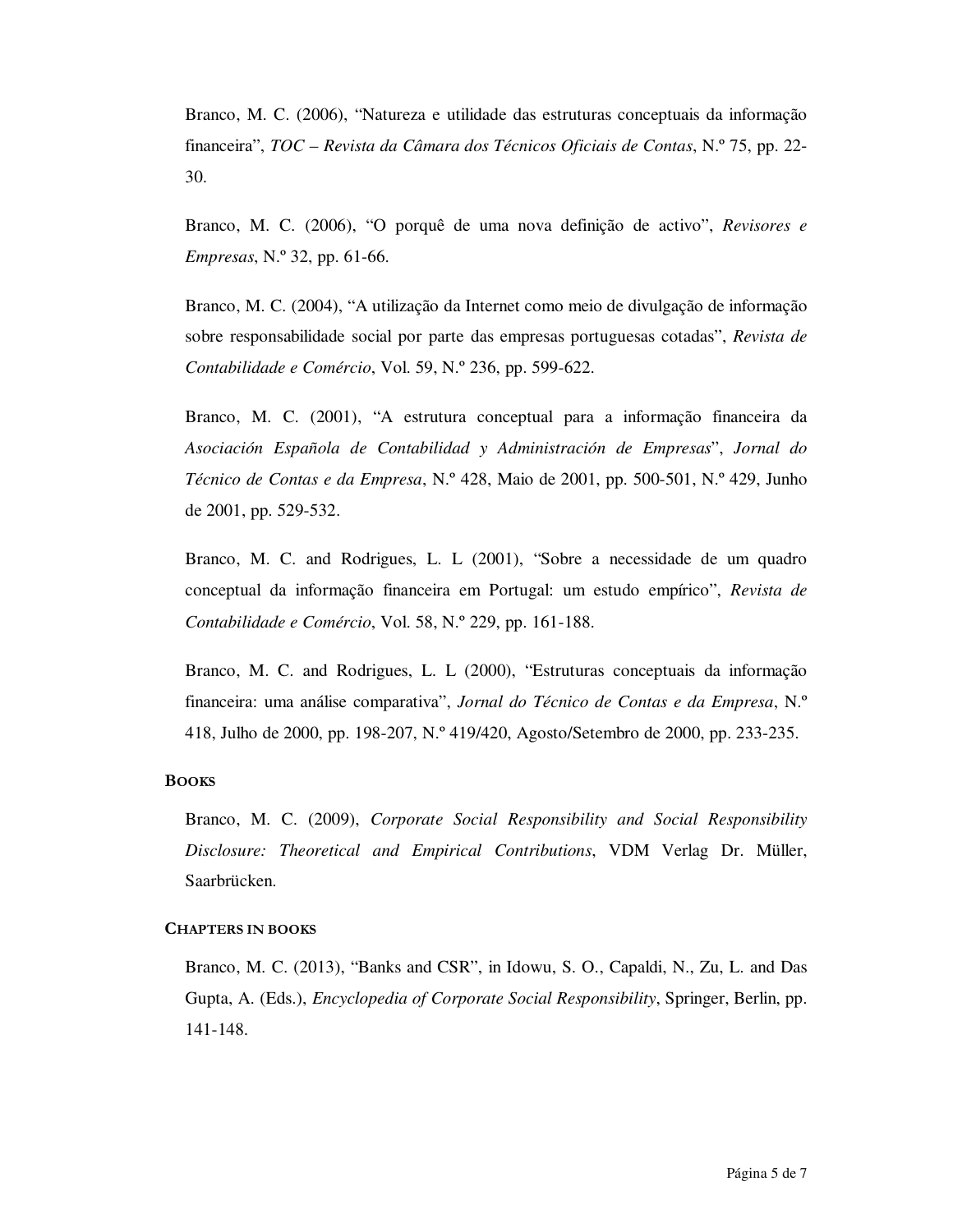Branco, M. C. (2013), "Corporate Social Responsiveness", in Idowu, S. O., Capaldi, N., Zu, L. and Das Gupta, A. (Eds.), *Encyclopedia of Corporate Social Responsibility*, Springer, Berlin, pp. 601-606.

Branco, M. C. (2013), "Economic-Sociological Perspectives on CSR", in Idowu, S. O., Capaldi, N., Zu, L. and Das Gupta, A. (Eds.), *Encyclopedia of Corporate Social Responsibility*, Springer, Berlin, pp. 903-909.

Branco, M. C. (2013), "Resource-based Theory and CSR", in Idowu, S. O., Capaldi, N., Zu, L. and Das Gupta, A. (Eds.), *Encyclopedia of Corporate Social Responsibility*, Springer, Berlin, pp. 2018-2024.

Branco, M. C. (2013), "Shareholder Theory", in Idowu, S. O., Capaldi, N., Zu, L. and Das Gupta, A. (Eds.), *Encyclopedia of Corporate Social Responsibility*, Springer, Berlin, pp. 2136-2141.

Branco, M. C. (2013), "Sustainability Reporting Guidelines", in Idowu, S. O., Capaldi, N., Zu, L. and Das Gupta, A. (Eds.), *Encyclopedia of Corporate Social Responsibility*, Springer, Berlin, pp. 2389-2395.

Branco, M. C. (2013), "Transparency International", in Idowu, S. O., Capaldi, N., Zu, L. and Das Gupta, A. (Eds.), *Encyclopedia of Corporate Social Responsibility, Springer*, Berlin, pp. 2556-2558.

Bianchi, T., Viana, R. C. e Branco, M. C. (2013), "Corporate Political Connections", in Idowu, S. O., Capaldi, N., Zu, L. and Das Gupta, A. (Eds.), *Encyclopedia of Corporate Social Responsibility*, Springer, Berlin, pp. 520-525.

Delgado, C. e Branco, M. C. (2013), "Kaizen", in Idowu, S. O., Capaldi, N., Zu, L. and Das Gupta, A. (Eds.), *Encyclopedia of Corporate Social Responsibility*, Springer, Berlin, pp. 1531-1537.

Delgado, C. e Branco, M. C. (2013), "Lean Thinking", in Idowu, S. O., Capaldi, N., Zu, L. and Das Gupta, A. (Eds.), *Encyclopedia of Corporate Social Responsibility*, Springer, Berlin, pp. 1569-1578.